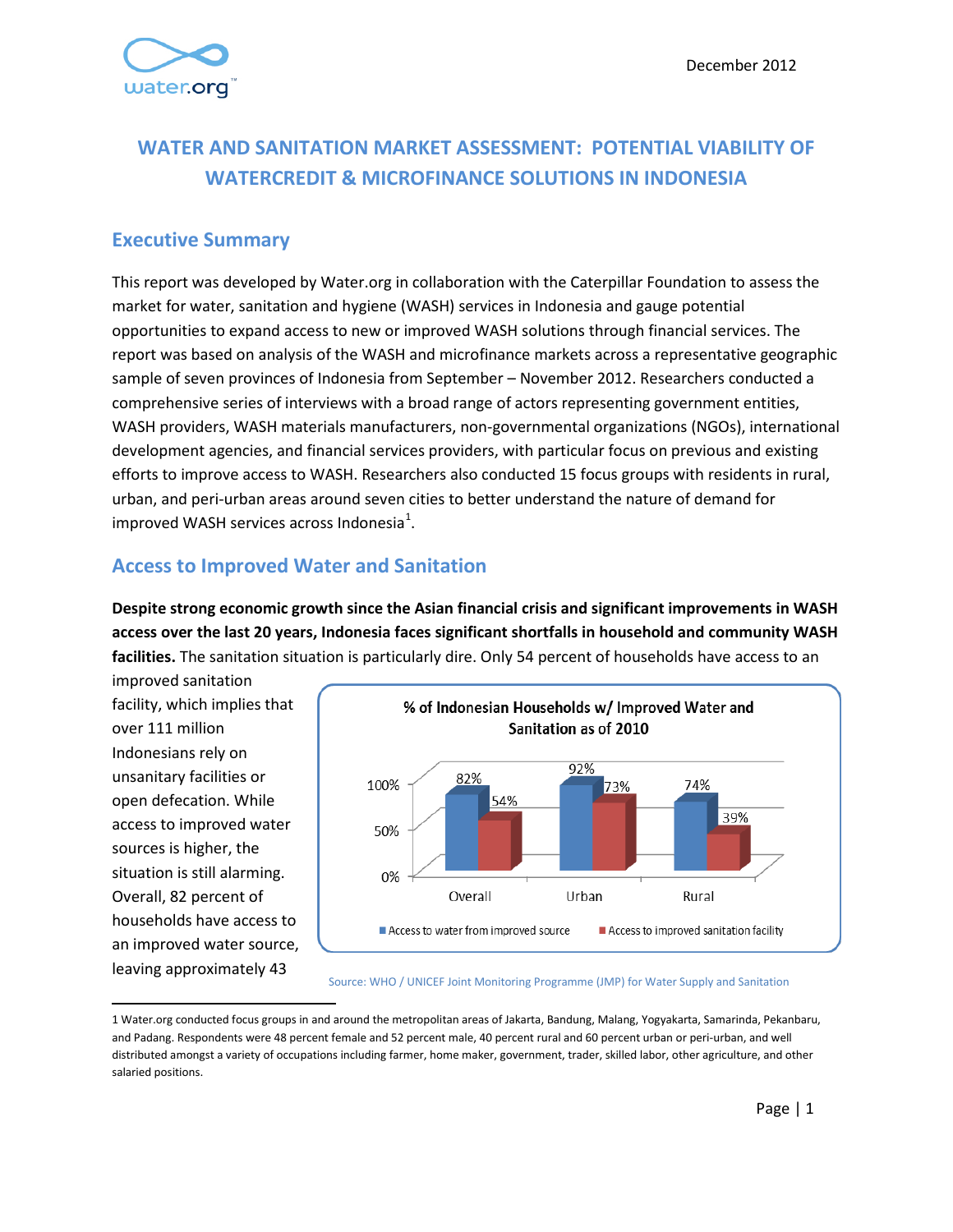

million people relying on unsafe water sources.

**In urban areas, unsafe sanitation practices make the public's heavy reliance on shallow wells increasingly dangerous.** Piped water access in Indonesia is particularly low. Just 20 percent of households are connected to water networks.<sup>[2](#page-0-1)</sup> Shallow wells are a very important source of water in both urban and rural areas. Concurrently, sewerage networks are virtually non-existent, with only 8 functioning waste-water companies (PDALs) serving just two percent of the total population. Most urban households rely on hanging latrines, toilets with leach pits systems, and less frequently, septic tanks. Unfortunately, due to waste leaking from leach pits and improper septic waste disposal, much of the domestic waste ends up in the surface water and shallow ground water. The National Development Planning Agency (BAPPENAS) estimates that in urban cities like Jakarta, improper domestic waste disposal has rendered up to 70 percent of the groundwater unfit for drinking purposes.<sup>[3](#page-1-0)</sup>

**The price paid for WASH services varies dramatically between Indonesian households with and without water connections.** According to focus groups, communities without networked services pay up to 30 to 40 times more for the same quantity of "refill" water (filtered water supplied in refillable jerry cans) as communities with networked services. The price is even higher for packaged bottled water.

## **Status of WASH Suppliers**

**The Indonesian market for household water provision is characterized by a significant divergence between urban and rural services, and a history of inadequate state investment, resulting in a vast number of people providing for themselves**. More than 50 percent of the population is still dependent on self-provision of water, predominantly through dug wells and bore wells. Perusahaan Daerah Air Minum, or PDAMs, are the local government-owned water supply companies responsible for water provision in urban and peri-urban areas. Only 36 percent of urban households have piped water connections. [4](#page-1-1)

**PDAMs suffer from a multitude of challenges ranging from poor financial health to inadequate infrastructure and poor governance**. Water tariffs are highly politicized; local governments often set tariffs below cost recovery levels. The period from 2009 – 2015 was intended to be a transition period from a model where the majority of water infrastructure is funded by the central government, to one where local governments take the lead. Unfortunately, many local governments are still inclined to withdraw PDAM operating profits, rather than reinvesting in network maintenance and expansion. As a result, PDAMs struggle to cover their service areas and non-revenue water (leakage) averages 37 percent of total water provided. Also, due to the decentralization of water provision, many PDAMS struggle to achieve economies of scale, which creates additional difficulties with operational efficiency.

 <sup>2</sup> JMP 2012

<span id="page-1-2"></span><span id="page-1-0"></span><sup>3</sup> [http://esa.un.org/iys/docs/san\\_lib\\_docs/Not%20a%20Private%20Matter%20Anymore.pdf](http://esa.un.org/iys/docs/san_lib_docs/Not%20a%20Private%20Matter%20Anymore.pdf)

<span id="page-1-1"></span> $^{4}$  JMP 2012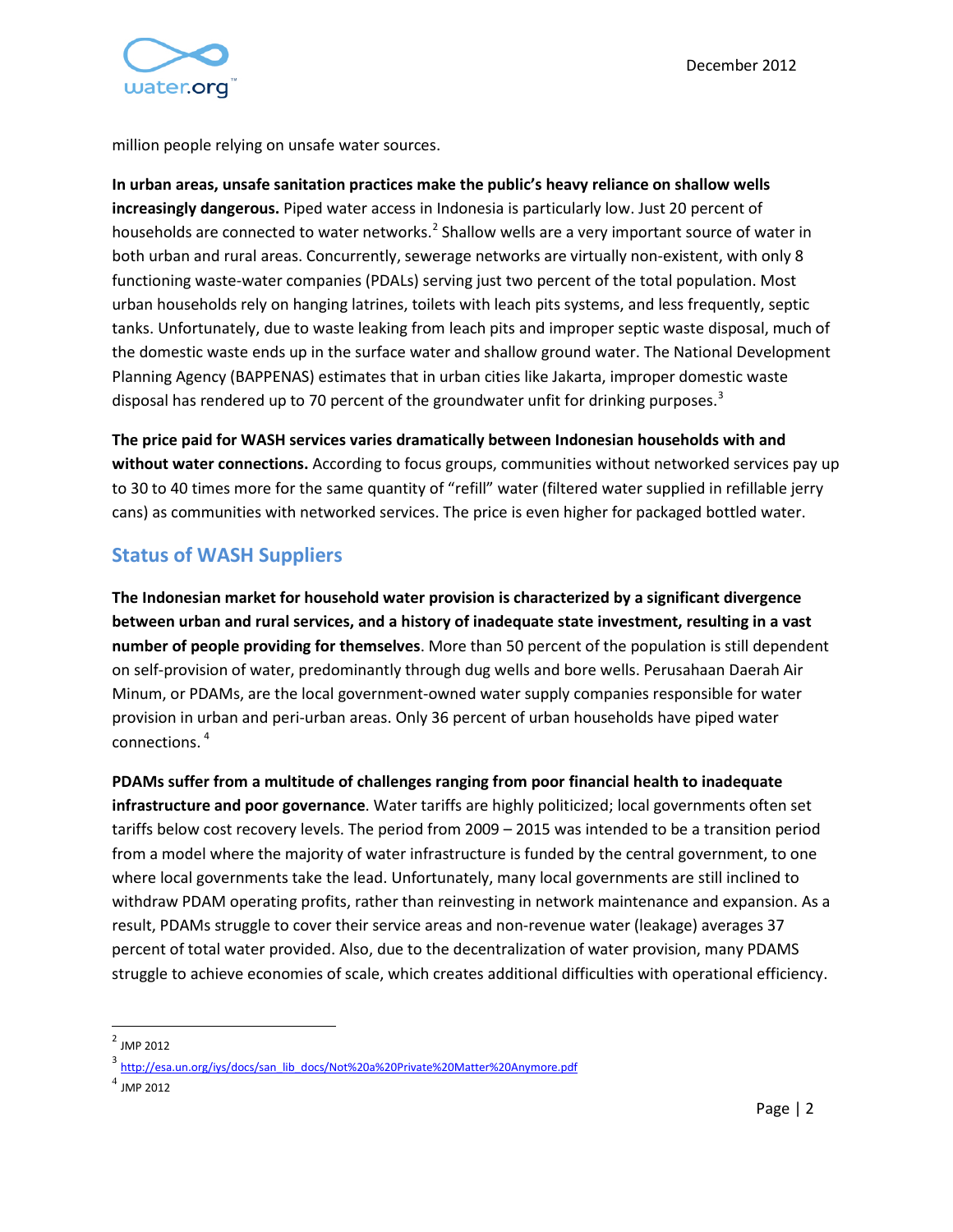

According to the Association of Water Utilities (PERPAMSI), around 25 percent of all the PDAMs in the country have less than [5](#page-1-2),000 connections, and more than half have less than 10,000 connections.<sup>5</sup>

#### **While PDAMs suffer from a multitude of challenges and performance varies dramatically between districts, there has been an overall improvement in the health of these utilities.** The Support Agency

for the Development of Drinking Water Supply Systems (BPPSPAM) regularly monitors the health of 350 PDAMs (90 percent of the total PDAMs) by evaluating key indicators for financial performance, quality of service, operations, and



human resource efficiency. Despite an increase in the number of new

Source: BPPSPAM, Audit Report 2011

PDAMS, most of which are unhealthy, the percentage of PDAMS characterized as sick or unhealthy declined from 73 percent to 57 percent between 2007 and 2011. Java has by far the highest percentage of healthy PDAMs at over 70 percent.

**In rural areas, the primary sources of water are dug wells and spring water, with piped service provided by community-based organizations (CBO).** The Government of Indonesia (GOI) has supported CBO-led water provision in rural areas, and with additional support from local governments, the World Bank Water and Sanitation Program (WSP) and other NGOs, up to 15,000 CBOs exist in rural Indonesian communities.<sup>[6](#page-2-0)</sup> CBO water networks range in size from 20 to 7,000 households, with an average size of 260 households.

**Thanks in large part to the expansion of CBO water provision, rural access to improved water sources has improved more rapidly than urban access over the last 20 years. CBOs benefit from lower government interference, but still struggle with limited capacity and lack of financing to meet rural water demand.** Capacity building programs have greatly improved the technical capacity of many CBOs, and despite latent household demand for network access, difficulty accessing capital continues to constrain growth for even the most profitable CBOs.

**Historically, sanitation has been largely neglected in terms of central government policy, and local governments have struggled to provide waste water disposal networks and services.** Households and

<span id="page-2-1"></span> <sup>5</sup> Indonesia Water Investment Roadmap 2011-2014, World Bank.

<span id="page-2-0"></span><sup>6</sup> http://www.ausaid.gov.au/countries/eastasia/indonesia/Documents/infrastructure-imp-doc-annexes-ipm.pdf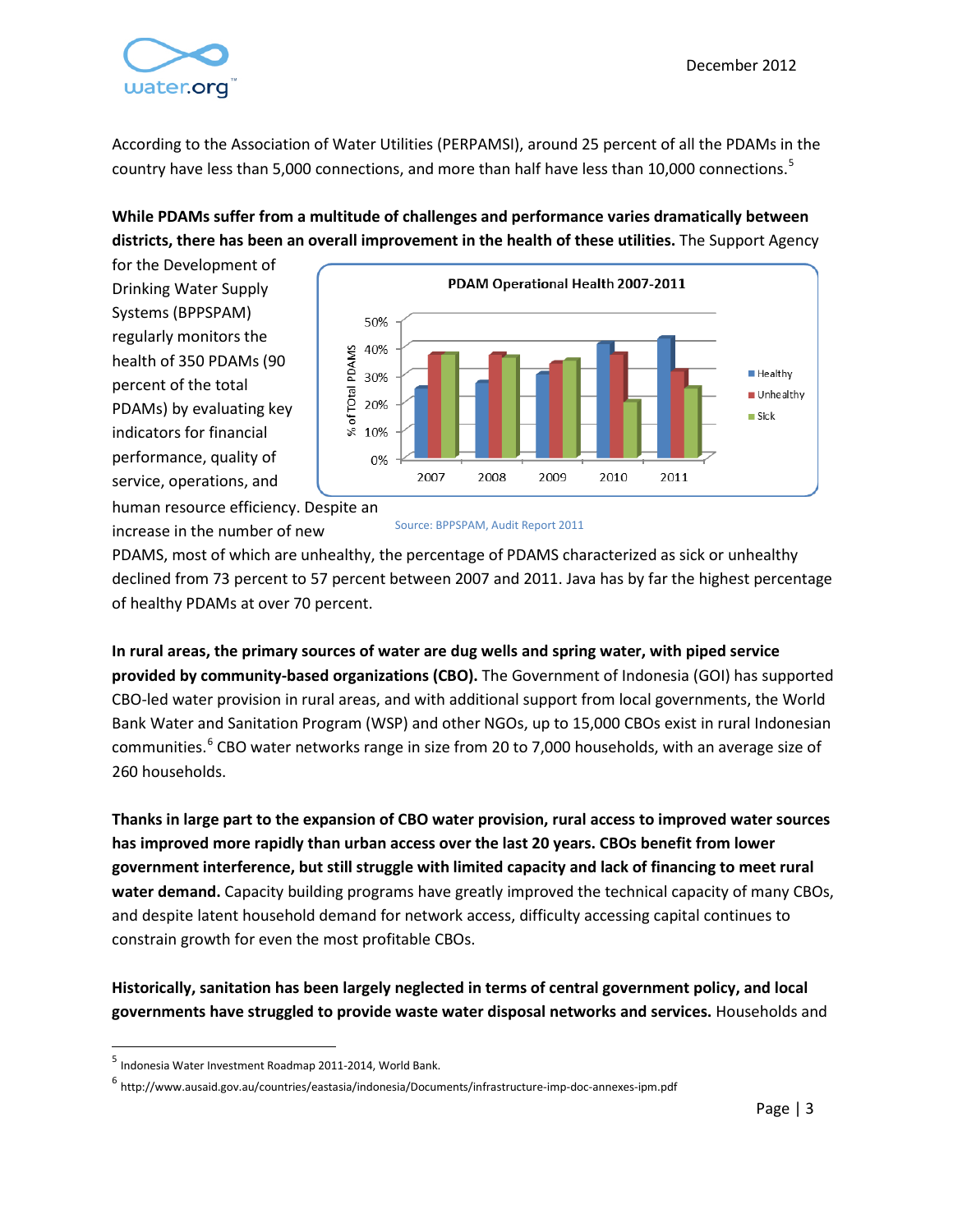

communities have largely been left to obtain their own off-grid solutions. While the government supports community-based total sanitation, and private sanitation suppliers are prevalent, off-grid solutions are cumbersome in urban areas and households often lack access to finance for investments in sanitation.

## **Efforts to Strengthen the WASH Sector**

**The Government of Indonesia (GOI) is committed to the achievement of the Millennium Development Goals (MDG) for water and sanitation by 2015, and it is working to increase investment in the WASH sector.** As part of its 2010 – 2014 Medium-term Development Plan, the GOI has set ambitious water access targets. Approximately 56 million Indonesians must gain access to safe water between 2011 and 2014; 41 million through piped water and 15 million through non-piped sources. This goal will require an estimated total investment of US\$6.9 billion over the five-year period (an average of US\$ 1.38 billion per year), which represents a dramatic increase over the US\$ 0.27 billion per year spent during the previous plan.<sup>[7](#page-2-1)</sup> According to the Ministry of Public Works' (Directorate Citpa Karya's) October 2011 strategy, to reach US\$ 6.9 billion in total investment, the central government will invest US\$ 4 billion and local governments, banks, and the private sector will invest US\$2.9 billion. Unfortunately, actual investments to date have lagged behind these ambitions goals, particularly among local governments.

**The GOI has undertaken a wide variety of initiatives through numerous agencies to improve access to WASH.** Government policy focuses on PDAM water provision in urban areas and CBO-led provision in rural areas. The Ministry of Public Works set up BPSPPAM to improve technology and management practices amongst PDAMs. The GOI has also offered local government-owned PDAMs debt write-offs and loan guarantees to facilitate commercial bank financing, although these initiatives are progressing slowly as a majority of the PDAMs struggle to meet all the conditions. GOI program PAMSIMAS targeted 5,000 villages from 2011 – 2014 for building CBO capacity, building water and sanitation infrastructure, and conducting sanitation marketing. The Sanitasi Total Berbasis Masyarakat (STBM) initiative promotes community-based total sanitation to achieve large-scale behavior change in 26 provinces and 6,500 villages. <sup>[8](#page-3-0)</sup> From the 1970s to 2000s, the average annual government spending on sanitation was US\$ 0.02 per capita; however, by 2010 this had increased 25 times to US\$0.5 per capita. The Sanitation and Water for All global partnership estimates that sanitation spending needs to increase much further, to US\$6.30 per capita to achieve the MDG goal for sanitation.

#### **Working alongside the GOI and local WASH utilities, international development agencies have played a key role in strengthening the WASH sector through investment and innovation. Examples include:**

• AusAID / SMEC [Indonesia Infrastructure Initiative \(INDII\)](http://indii.co.id/) – INDII delivers multiple WASH-related programs in coordination with the GOI. The Water Hibah program has encouraged water

Indonesia Water Investment Roadmap 2011-2014, World Bank.

<span id="page-3-1"></span><span id="page-3-0"></span>http://water.worldbank.org/sites/water.worldbank.org/files/publication/WATER-Indonesia-Water-Investment-Roadmap-2011-2014.pdf <sup>8</sup> [http://stbm-indonesia.org/monev/index.php/pilar\\_1](http://stbm-indonesia.org/monev/index.php/pilar_1)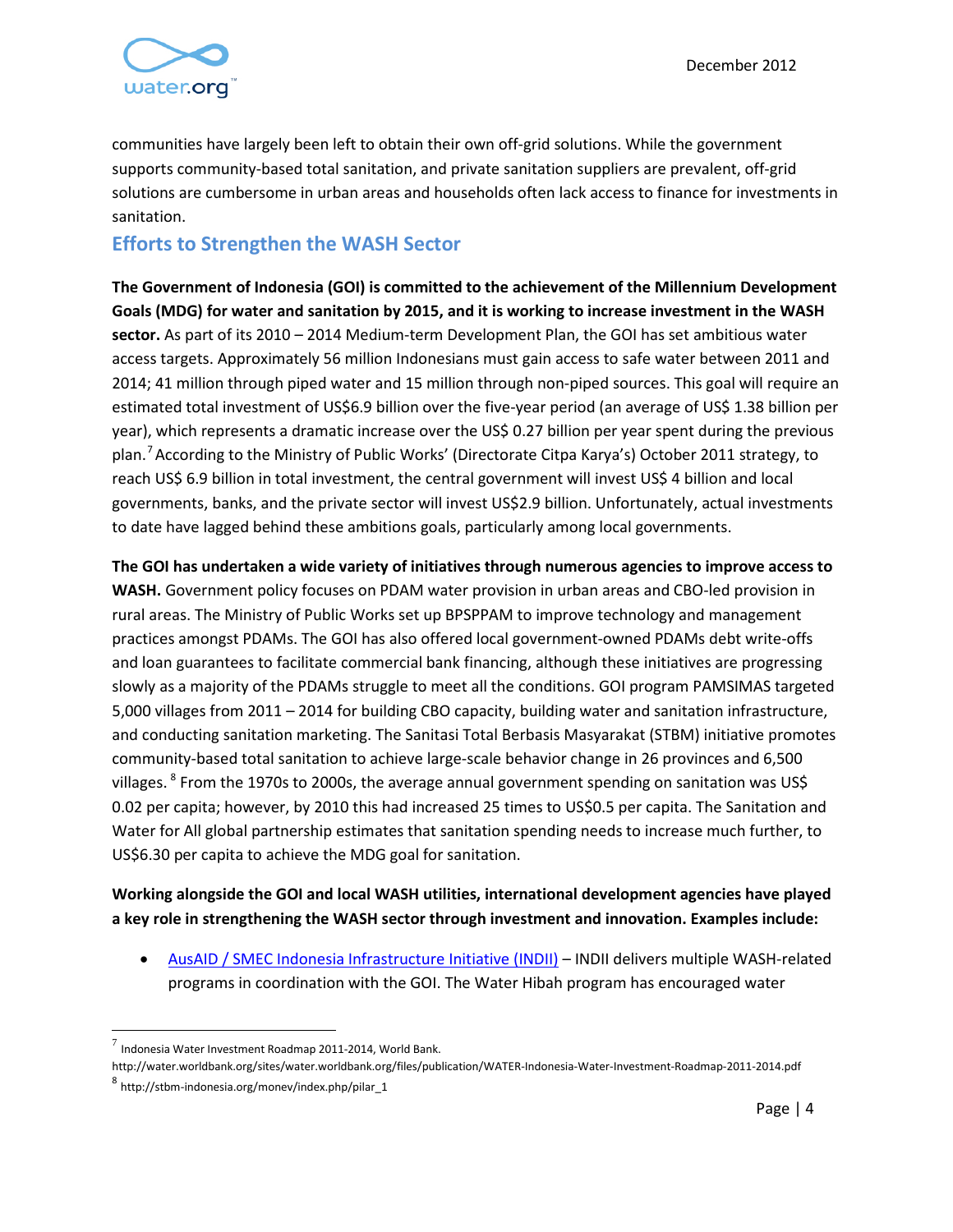

network expansion and local government investment, facilitating tens of thousands of new network connections by offering subsidies to PDAMs that connect poor households;

- [USAID / DAI Indonesia Urban Water, Sanitation and Hygiene \(IUWASH\)](http://www.iuwash.or.id/home) A core component of the IUWASH program is building the technical capacity of PDAMs and linking them with banks to enable household connection financing;
- WSP Second Generation Project Delivers technical assistance and capacity building to CBOs and facilitates debt financing from banks;
- WSP Total Sanitation and Sanitation Marketing (TSSM) Trains sanitation entrepreneurs and spurs the demand for sanitation in rural areas through sanitation marketing campaigns;
- Various Community-Led Total Sanitation Programs and Hygiene Awareness Programs Cipta Cara Padu, Totalitas, Plan International, WatSan Action, and many other NGOs have conducted sanitation marketing campaigns.

## **Microfinance for Improved Water and Sanitation Services**

**The microfinance sector consists of a wide variety of institutions with diverse strengths and weaknesses.** State and commercial banks, state owned NBFIs, cooperatives, credit unions, venture capital companies, foundations, government anti-poverty programs, and informal rotating savings and credit associations (ROSCAS) $^9$  $^9$  provide some form of microfinance services. Leaving aside the massive Bank Rakyat Indonesia (BRI); however, there are few large-scale providers of microfinance. There are more than 1,650 well-regulated Bank Perkreditan Rakyat (BPR, or People's Credit Banks) with good local outreach, but limited geographical reach and smaller portfolio size.<sup>[10](#page-4-0)</sup> Researchers identified only six BPRs with more than US\$53 million in assets, and the average BPR has between 2,000-3,000 loan clients. The less well-regulated cooperatives and credit unions are even smaller and more numerous.

**Collateral alternatives such as solidarity group guarantees are not yet used extensively by Indonesian microfinance providers, although MFIs are increasingly seeking to expand their services and lending methodologies to reach additional market segments.** Historically, banks and BPRs have focused on serving the top tier of the microfinance market, with cooperatives and ROSCAs providing limited services to the poorest. However, commercial banks, BPRs, and venture capital companies are increasingly taking up the group lending model to reach out to poorer segments within the economy.

**While some microfinance providers offer consumption and education products, Indonesian MFIs do not lend extensively for home improvement, and with a few exceptions do not offer customized WASH finance products.** The majority of Indonesian MFIs prioritize business lending for incomegenerating purposes. The concept of microfinance for water and sanitation is completely new in many areas.

<sup>&</sup>lt;sup>9</sup> Known as "Arisan" in Indonesia.

<span id="page-4-0"></span><sup>10</sup> The majority of BPR have less than US\$5.3 million in total assets.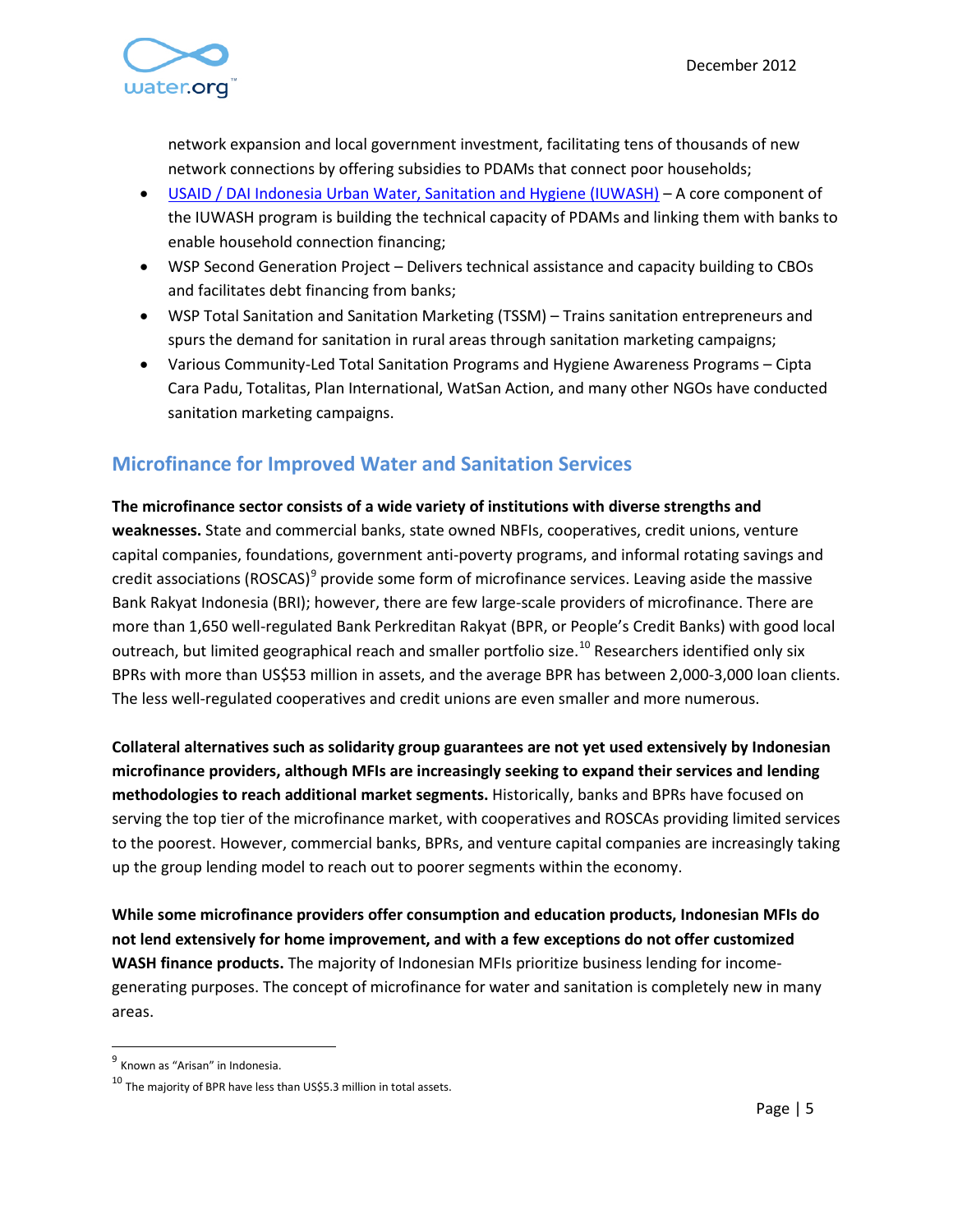

**While examples of microfinance for WASH improvements are relatively rare in Indonesia, recent WASH finance programs offer important lessons.** Since 2007, DAI has collaborated with commercial banks and PDAMs under the ESP and IUWASH projects (referenced above) to offer microfinance loans to fund new household connections. Under the WSP TSSM project**,** sanitation entrepreneurs in East Java have partnered with local cooperatives to offer credit to new customers who are unable to pay upfront for toilet installation. The WSP Second Generation Project seeks to facilitate bank loans to finance CBO expansion. Researchers identified several key lessons from these programs:

- Pervasive contamination of shallow wells and limited access to piped water networks forces many Indonesians to rely on refill or bottled water, but people generally want to acquire deeper bore wells and network connections if financing is available;
- Among many PDAMS, the availability of new household connections is often constrained by a lack of primary network infrastructure and inadequate water sources;
- There is latent demand for sanitation improvements in urban and peri-urban areas, but community education and marketing is necessary for rural communities to take up sanitation products, even if favorable customer financing is available;
- Commercial financial institutions require additional technical assistance and/or incentives to initiate lending to CBOs; however, it appears that there is a substantial market for small medium enterprise (SME)-sized loans for CBO expansion.

## **Conclusions and Recommendations**

#### **There is a significant need to increase private sector investment in WASH services. Existing WASH initiatives provide a valuable base upon which to expand access to finance for WASH services:**

- Researchers estimated that 15 million urban households lack PDAM access. Thanks to efforts by the GOI, AusAID and others, PDAMS are expanding and improving their capacity to deliver water, and new customer financing is in demand;
- An estimated 8,400 CBOs serve two million households in Java alone, and rural CBOs are gaining capacity and need capital to finance service expansion;
- Researchers estimated that 13 million households in Java lack a sanitary toilet facility, and sanitation education is spurring demand for sanitation improvements.

**Market fragmentation and limited product diversity may slightly restrain microfinance uptake; however, Indonesian MFIs are moving downmarket and several have expressed interest in developing or expanding WASH finance portfolios.** The variety in financial institutions may align with the variety in household and community WASH needs. Different types of MFIs can specialize in different types of WASH finance according to their experience, interests, location, and strengths. Also, networks of financial institutions and apex actors, such as wholesale banks, can potentially disseminate WASH financial products and information across the fragmented market.